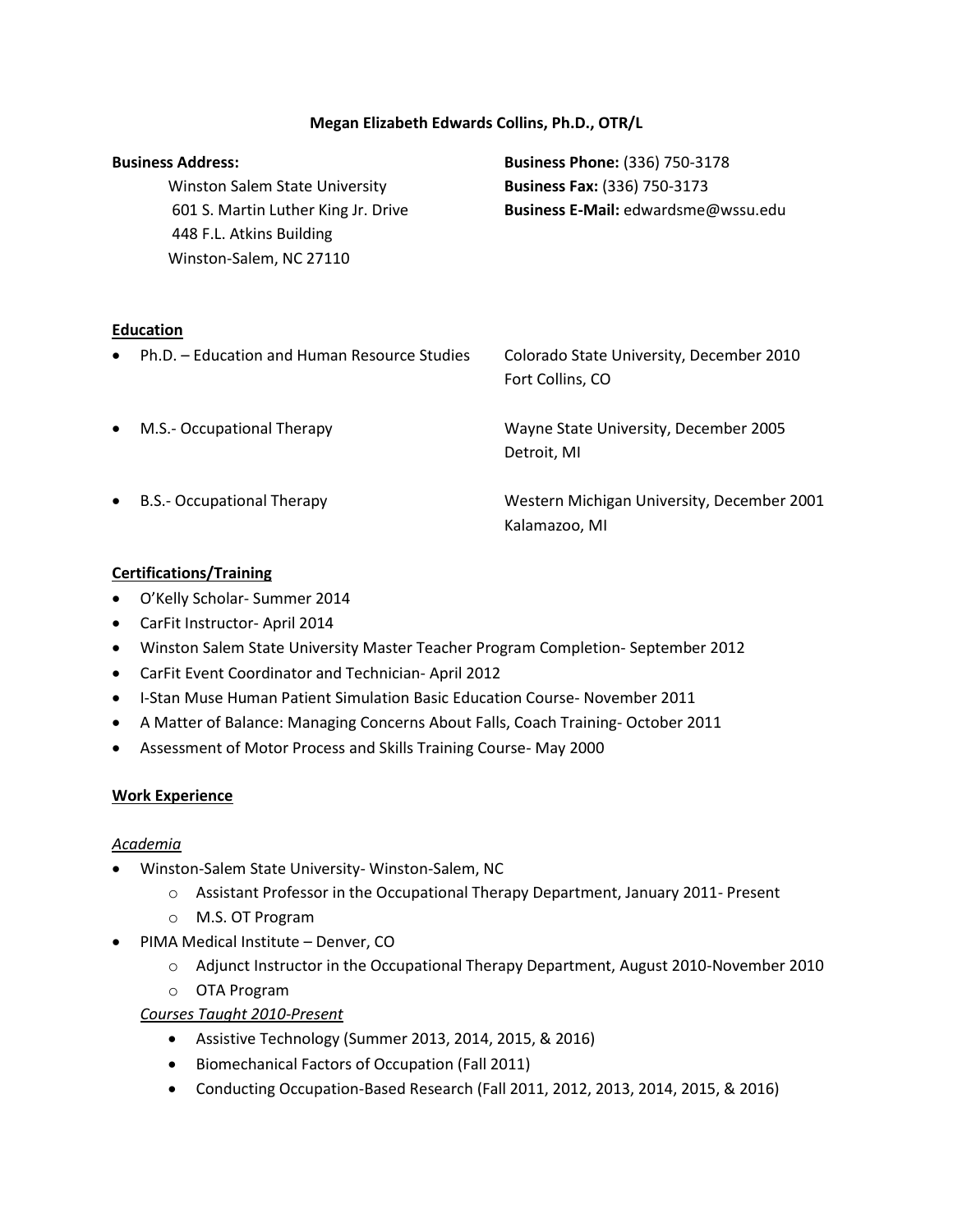- Foundations of Occupational Therapy (Fall- 2013, 2014, 2015, & 2016)
- Impact of Conditions on Occupational Performance (Fall 2011 & Summer 2012)
- Level 1 Fieldwork- Occupation (Fall 2012, 2013, 2014, 2015, & 2016)
- Movement Components of Occupation (Spring 2014 & 2015)
- Neurobehavioral Factors of Occupation (Spring 2013, 2014, 2015, & 2016)
- Neurological Basis of Occupation (Spring 2011 & 2012)
- Rehabilitation Technology (Summer 2011 & Fall 2012)
- Research Project Development (Summer 2011)
- Research Writing and Dissemination (Spring 2012, 2013, 2014, 2015, & 2016)
- Specific Populations for the OTA (Fall 2010)

### *Occupational Therapy Departmental Service- Winston-Salem State University*

Positions

- School of Health Sciences Virtual Hospital Committee Representative (~Fall 2013-Present)
- Graduate Council Representative (~Fall 2012-Present)
- RAM Student Occupational Therapy Association Faculty Advisor (Summer 2011-Present)
- Mentor for Occupational Therapy Students sustaining the 2013-2014 Albert Schweitzer Fellowship Project (April 2014-Present )
- Mentor for 2 Occupational Therapy Students who received the Albert Schweitzer Fellowship
	- o 1 of 2 mentors; April 2013-April 2014
- Mentor for 2 Occupational Therapy Students who received the Albert Schweitzer Fellowship
	- o 1 of 3 mentors; April 2012-April 2013
- Chair of OT Department Faculty Search Committee (Spring 2014)

**Committees** 

- Member of Early Assurance Program Committee (Spring 2016-Present)
- Member of Admissions Committee (Spring 2011-Present)
- Member of OT Department Faculty Search Committee (Spring 2013, Spring/Fall 2015) Recruitment & Educational Events
	- Leading and/or participating in Information Sessions (Fall 2014-Present)
	- Bennett College Annual Graduate and Professional Schools Information Day Fair (November 2014)
	- WSSU Women in Health and Sciences Event (October 2014)

 Traveled to Ecuador to explore fieldwork and international opportunities for students (Spring 2015)

# *School of Health Sciences Service- Winston Salem State University*

**Positions** 

 Chairperson for Objective 1- 1.3 School of Health Sciences Strategic Planning Committee (Spring 2016)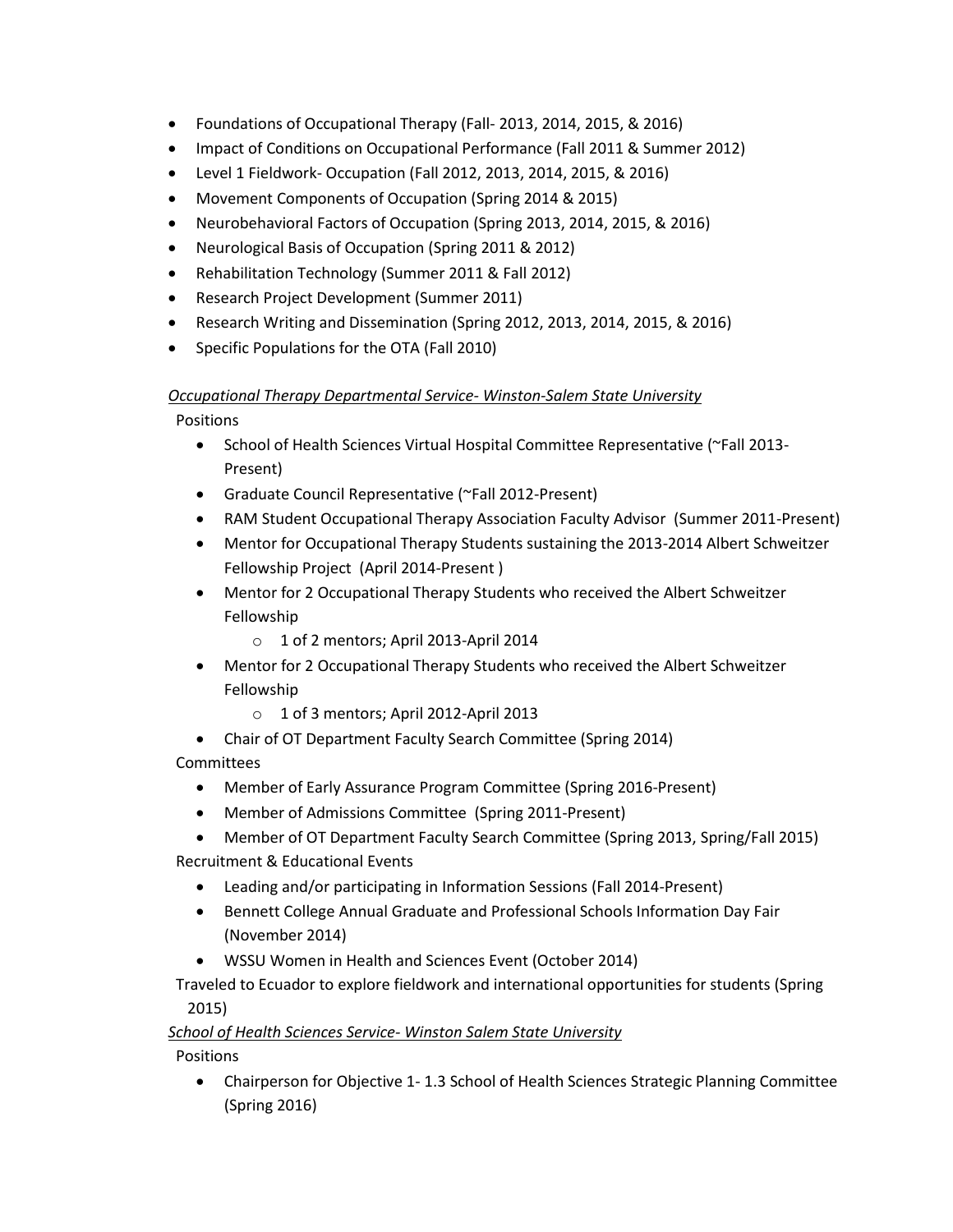- School of Health Sciences Virtual Hospital Committee
	- o Chairperson (Fall 2016-Present)
	- o Vice Chairperson (Fall 2014-Summer 2016)

Recruitment & Educational Events

- OT Representative for Women in Health and Science Discussion Panel (November 2016)
- OT Representative at School of Health Sciences Event for Bible Way (August 2016)
- WSSU Representative at Campus Connections Recruitment Fair (July 2013)
- OT Representative on Health Care Discussion Panel for Healthcare Management Classes (Fall 2014)

#### *Winston Salem State University Campus Service*

Positions

- Graduate Council Secretary (Fall 2014-Present)
- Mentor for WSSU Research Fellowship Recipient (Summer 2012)

Educational Events

 Numerous presentations on Occupational Therapy to various classes at WSSU, including Exercise Science, Rehabilitation Studies, and Physical Therapy students (Fall 2011- Present)

Volunteer

- 2013 WSSU/UNCSA Joint Full Scale Exercise Campus Crisis Drill (September 2013)
- 2015 WSSU/FCDPH Joint Full Scale Public Health Exercise (November 2015)

#### *Professional and Community Service*

Positions

- American Occupational Therapy Association's Technology Special Interest Section Quarterly Editor (July 2016-Present)
- North Carolina Occupational Therapy Association Education and Research Special Interest Section Co-Chair (Fall 2014-Present)
- North Carolina Chapter of the Turner Syndrome Society of the United States Secretary (Spring 2013-Present)

Committees

 North Carolina Occupational Therapy Association Fall Conference Planning Committee (2012, 2014, 2016)

Advocacy

- Participated in the American Occupational Therapy Association's Hill Day (September 2013, September 2014, September 2015, September 2016)
- Participated in the North Carolina Occupational Therapy Association's Legislative Day (May 2014, February 2015)

Journal Article Reviewer (2014-Present)

• Including the British Journal of Occupational Therapy, Aging and Mental Health Journal, and OTJR: Occupation, Participation and Health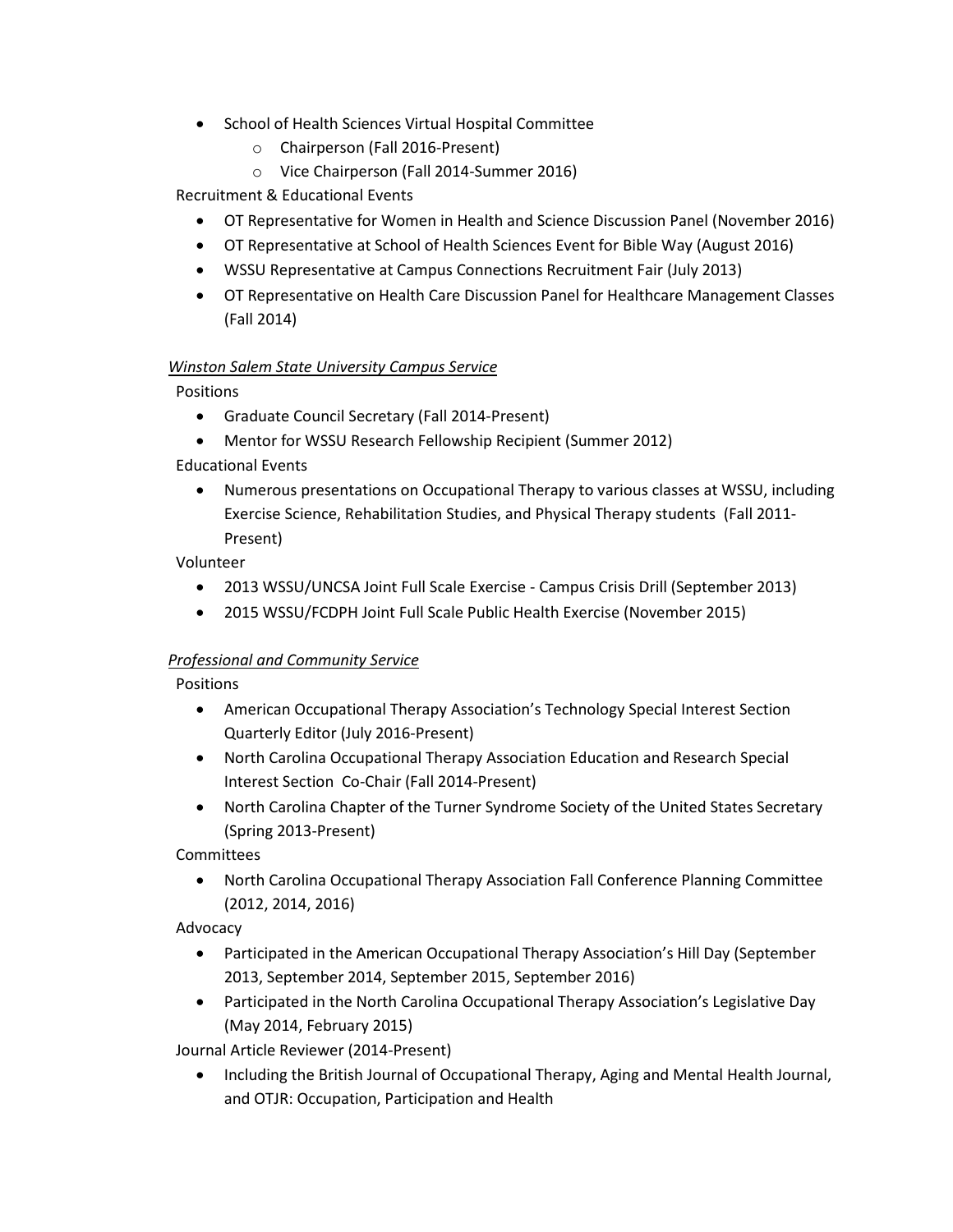Educational Events

- Trained 3 occupational therapy faculty members at Cabarrus College of Health Sciences to be CarFit Event Coordinators
- Trained 60 Occupational Therapy Assist Students at Cabarrus College of Health Sciences to be CarFit Technicians (September 2016)
- Presentation on Occupational Therapy at Wake Forest's Camp Cardiac (Summer 2016)
- Presentation on Occupational Therapy at Wake Forest's Healthcare Explorer Medical Camp (July 2014)

 Presentation on Occupational Therapy to Atkins High School Students (August 2014) Volunteer

- Guest Speaker on Driving for Aging With Grace Class for Novant Health (November 2016)
- The Children's Center Bingo Night (Spring 2016)
- Junior Achievement (Spring 2015; Spring, Summer, Fall 2016)
- Victory Junction Camp- Crew Chief for Family Weekend (Fall 2015, Fall 2016)
- Ambucs Therapist of the Year Reviewer (2014, 2015)
- "Big Serve" Community Service Event through the Summit Church (Fall 2011, Fall 2012, Fall 2013, Fall 2014, Fall 2015, Fall 2016)

### **Clinical Experience**

- Wake Forest Baptist Medical Center Winston-Salem, NC
	- o PRN Occupational Therapist in the Inpatient Rehabilitation Unit at the Sticht Center, June 2012-May 2014
- Medical Center of the Rockies- Loveland, CO
	- o Relief Occupational Therapist in Acute Care, August 2007-December 2010
- North Oakland Medical Center- Pontiac, MI
	- o Lead Inpatient Rehabilitation Occupational Therapist, April 2006-July 2007
- Theramatrix Physical Therapy- Pontiac, MI
	- o Inpatient Rehabilitation and Acute Care Occupational Therapist at North Oakland Medical Center, February 2004-2006
	- o Founded North Oakland Medical Centers' Handwriting Clinic
- Kids in Motion- Highland, MI
	- o Home Pediatric Occupational Therapist, April 2006-July 2007
- North Oakland Medical Center- Pontiac, MI
	- o Inpatient Rehabilitation and Acute Care Occupational Therapist- December 2002-January 2004
- Bay Cliff Health Camp- Big Bay, MI
	- o Occupational Therapist at Bay Cliff Health Camp's Summer Camp, 2002

#### **Research**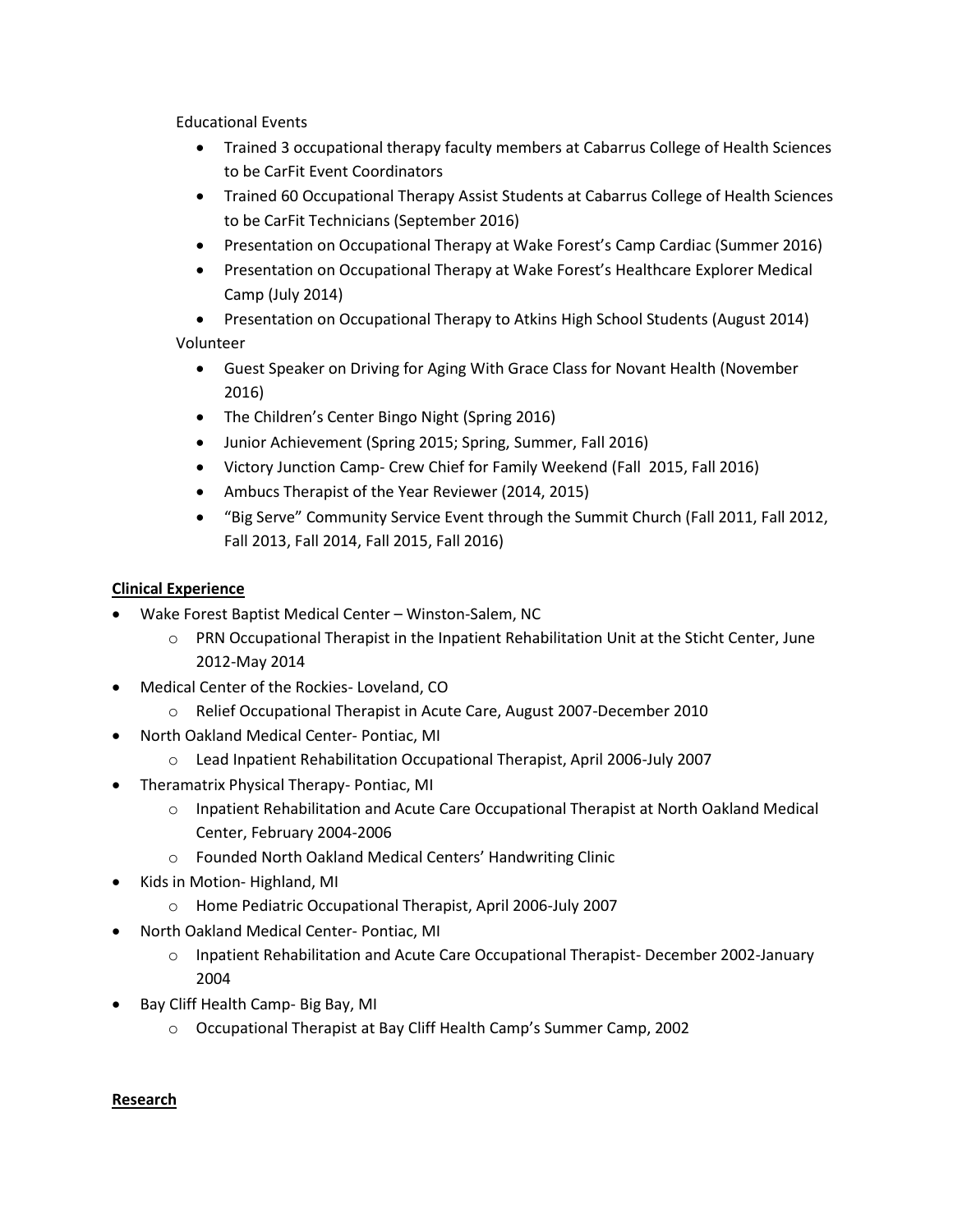- Exploring Driving and its Impact on Quality of Life in Older Adults
	- o August 2016-Present
- The Clinical Reasoning Behind Occupational Therapy Practitioners Use of iPads
	- o August 2015-April 2016
- The Impact of Infertility on Occupations and Roles
	- o July 2015-May 2016
- Exploring the Use of Tablet Computers by Occupational Therapists
	- o August 2014-May 2015
- Occupational Therapists' Experience with Assistive Technology in Provision of Service to Patients with Alzheimer's Disease and Related Dementias
	- o August 2013-April 2014
- The Lived Experience of Caregivers of People with Alzheimer's Disease and Related Dementia
	- o August 2012-April 2013 (focus on local family caregivers)
	- o 2009-2010 (Doctoral Research, focus on distance family caregivers)
- Rheumatoid Arthritis, Occupational, and Quality of Life
	- o Summer 2012
- The Lived Experience of Adult Women Who Have Turner Syndrome
	- o April 2012-April 2013
- Occupation-Based Practice as Experienced by Occupational Therapy Students on Their Level II Fieldwork
	- o August 2011-April 2012

# **Honors and Awards**

- o WSSU School of Health Science Teaching Excellence Award (May 2014)
- o Named one of the Top 20 Women Professors in North Carolina by StatesStats.Org (May 2013)
- o WSSU School of Health Science Spirit Award for Service (May 2013)
- o WSSU Occupational Therapy Program Faculty of Distinction Award (December 2012)
- o Completed WSSU's Center for Excellence in Teaching and Learning Master Teacher Program (October 2012)

# **Presentations**

- North Carolina Occupational Therapy Association Fall Conference in Greensboro, NC (October 2016)
	- o Presented on Neurological Evaluations in Occupational Therapy (co-presenter)
- Aging Re-Imagined: A Multidisciplinary Symposium on Aging Hosted by Wake Forest University in Winston-Salem, NC (March 2016)
	- o Poster Presentation on Occupational Therapy Using a Social Justice Approach to Facilitate Meaningful Lives as We Age (co-presenter)
- North Carolina Occupational Therapy Association Spring Conference in Asheville, NC (March 2016)
	- o Presentation on Universal Design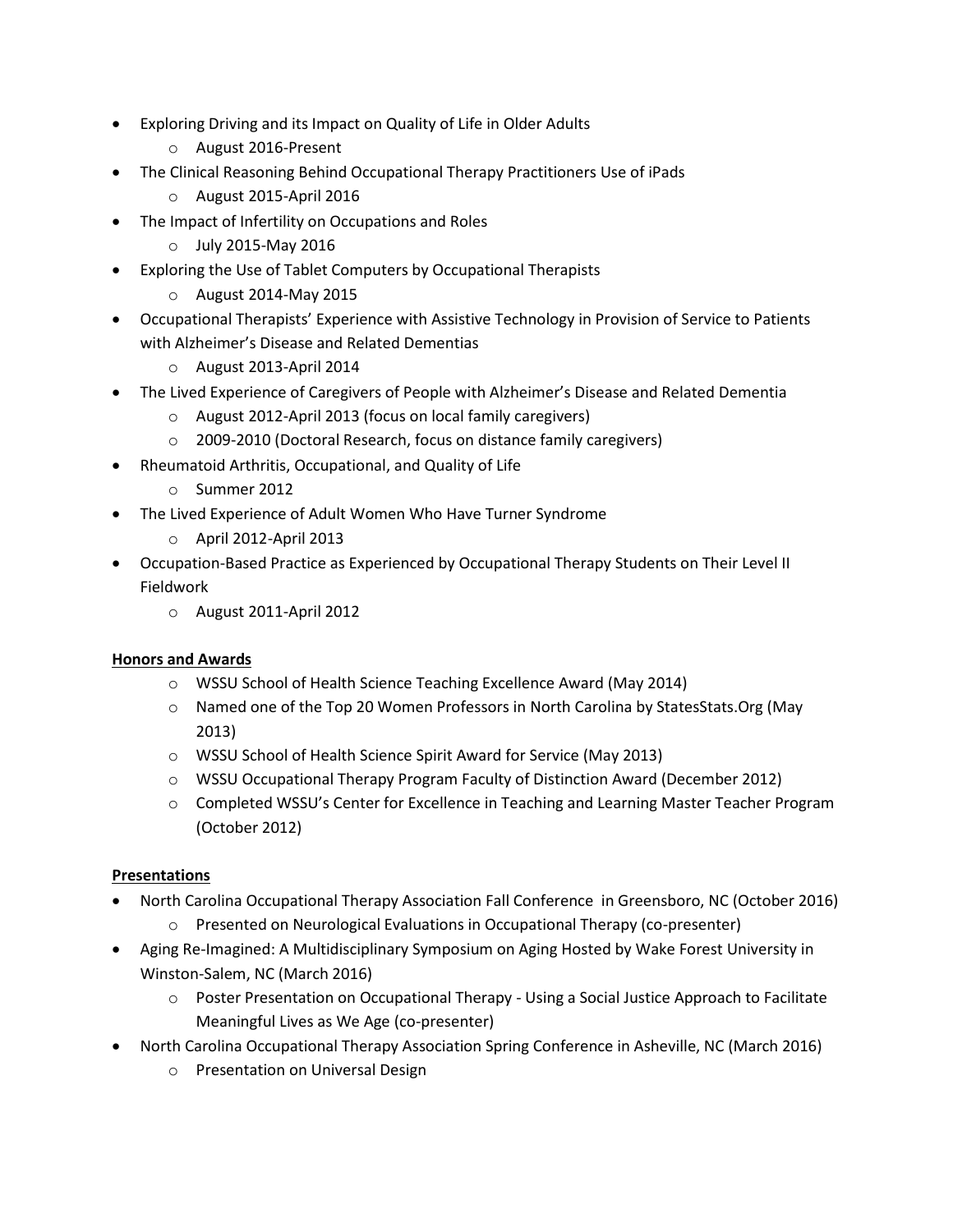- American Occupational Therapy Association/OTCAS Education Summit in Denver, CO (October 2015)
	- o Poster Presentation on Enhancing Occupational Therapy Education Outcomes Through the Intentional Introduction of a Curriculum Model Graphic (co-presenter)
- Collaborating Across Border Conference (September 2015)
	- o Assisted with forming presentation on Interprofessional Education: Designing Effective Case Scenarios for Simulated Learning Experience Across Disciplines
- American Occupational Therapy Association's Annual Conference in Nashville, TN (April 2015)
	- o Presented at CarFit Technician and Event Coordinator Training (part of panel presentation)
- North Carolina Occupational Therapy Association Spring Conference in Durham, NC (March 2015)
	- o Presentation on Neurological Assessment in Occupational Therapy (co-presenter)
- Presentation at Asilo Madre Teresa de Marillac in Ibarra Ecuador on Fall Prevention and Transfer Safety (February 2015)
- North Carolina Occupational Therapy Association Fall Conference in Winston-Salem, NC (October 2014)
	- o Presentation on Turner Syndrome and Beyond: Living Life to the Fullest
- American Occupational Therapy Association's Annual Conference in Baltimore, MD (April 2014)
	- o The Role of Occupational Therapy in the Dementia Caregiving Experience (co-presenter)
	- o Poster Presentation on Carfit and Level 1 Occupational Therapy Fieldwork
- North Carolina Occupational Therapy Association Spring Conference in Charlotte, NC (March 2014)
	- o Presentation on iPad Apps for OT Evaluation and Treatment (co-presenter)
- Turner Syndrome Society Regional Seminar in Charlotte, NC (November 2013)
	- o Presented on Tools to Help You Get Organized: Time Management & Organizational Strategies
- North Carolina Occupational Therapy Association Fall Conference in Raleigh, NC (October 2013)
	- o Presentation on iPad Apps for OT Evaluation and Treatment
- National Society of Allied Health Conference in Montgomery, AL (March 2013)
	- o Poster Presentation on Rheumatoid Arthritis, Occupational Therapy, and Quality of Life (copresenter)
- Turner Syndrome Society Regional Seminar in Charlotte, NC (November 2012)
	- o Tools to Improve Visual-Spatial Abilities in People Who Have Turner Syndrome
- North Carolina Occupational Therapy Association Fall Conference in Winston-Salem, NC (October 2012)
	- o Poster Presentation on Team-Teaching (co-presenter)
	- o Poster Presentation on Occupation-Based Practice as Experienced by Occupational Therapy Students on Their Level II Fieldwork (co-presenter)
	- o Poster Presentation on Occupational Therapy and Rheumatoid Arthritis (co-presenter)
- North Carolina Chapter of the Turner Syndrome Society Meeting in Durham, NC (April 2012)
	- o Tools to Improve Visual-Spatial Abilities in People Who Have Turner Syndrome
- National Society of Allied Health Conference in Charleston, SC (March 2012)
	- o Poster presented on Occupation-Based Practice as Experienced by Occupational Therapy Students on Their Level II Fieldwork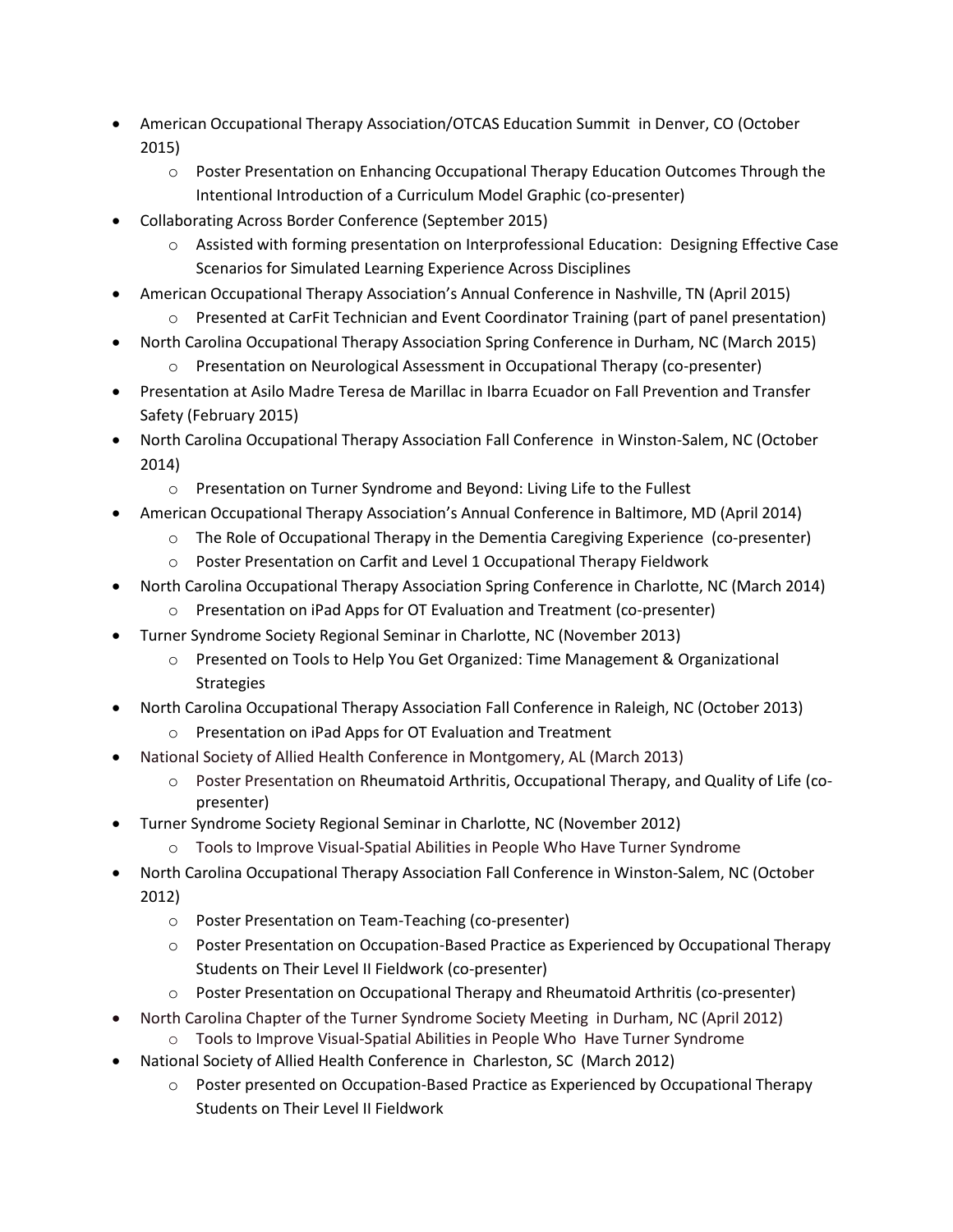- North Carolina Occupational Therapy Association Fall Conference in Winston-Salem, NC (October 2011)
	- o Distance Caregivers of People with Dementia/Alzheimer's Disease
	- American Occupational Therapy Association's Annual Conference in Philadelphia, PA (April 2011)
		- o Poster Presentation on Distance Caregivers of People with Dementia/Alzheimer's Disease
- Occupational Therapy Association of Colorado Annual Conference in Keystone, CO (October 2010)
	- o Distance Caregivers of People with Dementia/Alzheimer's Disease

# **Publications**

- Edwards, M., Cadena, A., & Manthey, J. (2016). Use of tablet computers occupational therapy practitioners. *OT Practice, 21*(14), 17–19.
- Edwards, M. (2015, September). Growing up with Turner Syndrome: Experiences and perceived family impact. *The Journal of Rare Disorders,* 3(2), 11-16.
- Edwards, M. (2015, September).Family caregivers for people with dementia and the role of occupational therapy. *Physical & Occupational Therapy in Geriatrics, 33*(3), 220-232.
- Edwards, M., Gentry, A., Showalter, M., & Thomas, H. (2015, June). Occupation-based practice as experienced by occupational therapy students during level II fieldwork. *Education Special Interest Section Quarterly, 25*(2), 1–4.
- Edwards, M. (2014). Distance caregivers of people with Alzheimer's disease and related dementia: A phenomenological study. *British Journal of Occupational Therapy, 77*(4), 174–180.

# **Grants**

- Applied for United Way's Place Matters Initiative Grant
	- o Title: RAMS Improvement and Community Health Equity
	- o Interdisciplinary proposal, Co-PI and Lead OT for Mobile OT & PT Neurologic Clinic portion of the grant
	- o Funded April 2016 for \$269,676
- Applied for Winston-Salem State University Research Initiation Program Grant
	- o Title: The Impact of Infertility on Occupations and Roles
	- o Individual proposal
	- o Funded April 2015 for \$9,552.00
- Applied for AHRQ Small Research Grant Program (R03) NIH Grant
	- o Title: The Perceived Effect of Interprofessional High Fidelity Simulation Delivered With Active Participation Versus Distance-Based Observation on Competency, Role Definition and Team Working Skills
	- o Interdisciplinary proposal (Principal Investigator)
	- o Not funded (2015)

# **Conferences Attended**

- 2016 North Carolina Occupational Therapy Association Fall Conference (Greensboro, NC)
- 2016 American Occupational Therapy Association's Annual Conference (Chicago, IL)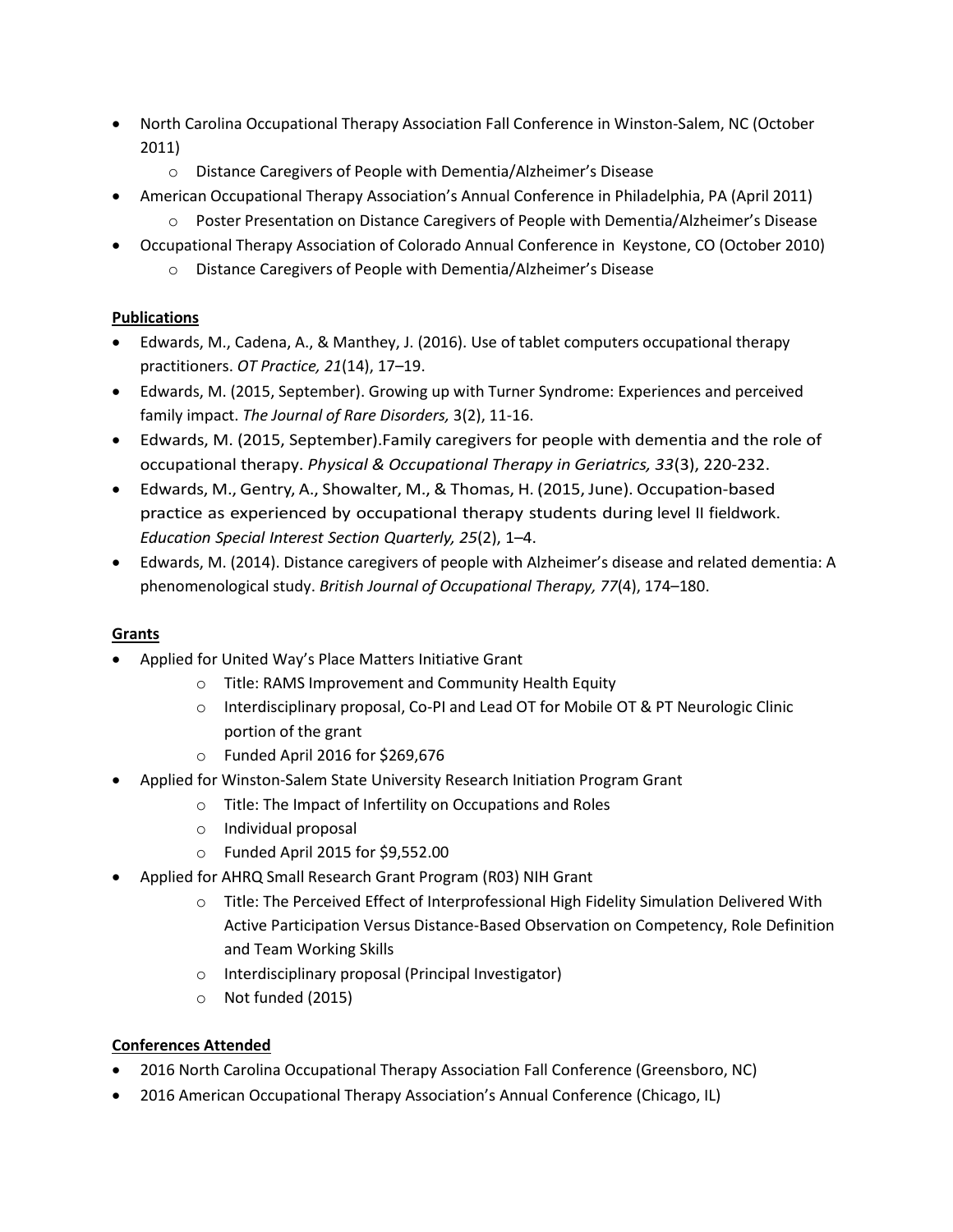- Aging Re-Imagined: A Multidisciplinary Symposium on Aging Hosted by Wake Forest University (2016- Winston-Salem, NC)
- 2016 North Carolina Occupational Therapy Association Spring Conference (Asheville, NC)
- 2015 North Carolina Rehabilitation Association/North Carolina Assistive Technology G.R.E.A.T. Conference (Raleigh, NC)
- 2015 American Occupational Therapy Association/OTCAS Education Summit (Denver, CO)
- 2015 American Occupational Therapy Association's Annual Conference (Nashville, TN)
- 2015 North Carolina Occupational Therapy Association Spring Conference (Durham, NC)
- 2014 North Carolina Occupational Therapy Association Fall Conference (Winston-Salem, NC)
- 2014 Annual Turner Syndrome Conference & Turner Resource Network Symposium (Jacksonville, FL)
- 2014 American Occupational Therapy Association's Annual Conference (Baltimore, MD)
- 2014 Assistive Technology Industry Association Annual Conference (Orlando, FL)
- 2013 North Carolina Occupational Therapy Association Fall Conference (Raleigh, NC)
- 2013 CIEE Faculty Development Seminar: Renewal and Revival: Modern Memory and Identity (Berlin, Germany and Krakow, Poland)
- 2013 American Occupational Therapy Association's Annual Conference (San Diego, CA)
- 2013 National Society of Allied Health Conference (Montgomery, AL)
- 2012 American Occupational Therapy Association Annual Conference (Indianapolis, IN)
- 2012 North Carolina Occupational Therapy Association Spring Conference (Concord, NC)
- 2011 American Occupational Therapy Association Cognition Conference (St. Louis, MO)
- 2011 North Carolina Occupational Therapy Association Fall Conference (Winston-Salem, NC)
- 2011 American Occupational Therapy Association Annual Conference (Philadelphia, PA)
- 2011 North Carolina Occupational Therapy Association Spring Conference (Durham, NC)
- 2010 Occupational Therapy Association of Colorado Annual Conference (Keystone, CO)

# **Continuing Education Courses Attended**

# Last 5 years only are listed

*Assistive Technology*

- National Seating and Mobility Rehab Equipment Expo (April 2016, Charlotte, NC)
- Augmentative and Alternative Communication Assessment Decision Making (June 2015, Charlotte, NC)
- Home Modifications: How to Create Safe Living Environments for Clients Living at Home (June 2015, Charlotte, NC)
- National Seating and Mobility Rehab Equipment Expo (April 2015, Charlotte, NC)
- We Need to Talk Facilitator Training for OT's (October 2014, Webinar)
- Cultivating Accessible Agriculture with the NC AgrAbility Partnership (May 2014, Kannapolis, NC)
- National Seating and Mobility Rehab Equipment Expo (April 2014, Charlotte, NC)
- Integrated Listening Systems Practitioner Training (November 2013, Winston-Salem/Greensboro, NC)
- Using Applications in Rehabilitation Course ( March 2013, Winston-Salem, NC)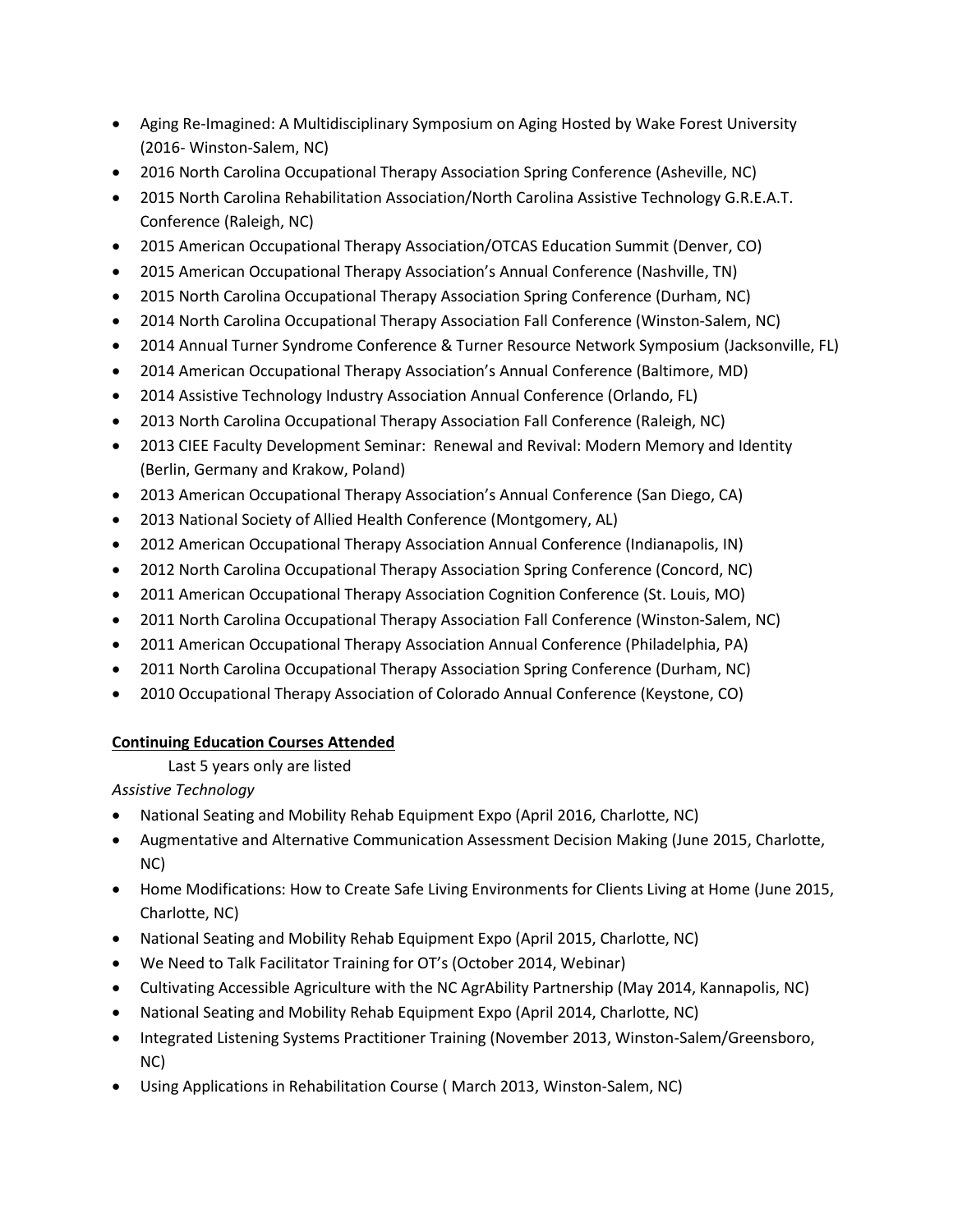- Upper Extremity Serial Casting Course (January 2013, Winston-Salem, NC)
- Switch Mounting: I've Found a Location, Now How Do I Keep It There? (September 2012, Webinar)
- Switch Assessment: Determining the Optimal Switch Type and Location (August 2012, Webinar)
- Understanding the Mystery of Medicare Seating Codes (August 2012, Webinar)
- Assistive Technology to Support Game-Based Learning (August 2012 , Webinar)
- Permobil Wheelchair Seminar (May 2012, Winston-Salem, NC)
- Low Vision Rehabilitation: Practical Tools and Techniques for Assessment, Treatment, and Beyond (March 2012, Greensboro, NC)
- The ABC's of Home Modifications for Patients with Physical and Neurological Deficits (February 2012, Winston-Salem, NC)

# *Neurology*

- Visual Rehab After Neurological Events: Seeing the World Through New Eyes (November 2016, Charlotte, NC)
- Meaningful and Safe Engagement in the Community for Persons and Families with Huntington's Disease (August 2016, Online CEU Course)
- Education of Caregivers of Persons with Huntington's Disease (August 2016, Online CEU Course)
- Evidence-Based Rehabilitation of Neurological Disorders: Strategies to Improve Motor Function in Patient's With Stroke, Parkinson's Disease, and Multiple Sclerosis (July 2016, Greensboro, NC)
- Promoting Home Safety in Huntington's Disease (May 2016, Online CEU Course)
- Cognitive and Perceptual Rehab Module 3: Self Awareness, Executive Function Impairment, Case Studies (March 2016, Online CEU Course)
- Cognitive and Perceptual Rehab Module 2: Apraxia, Unilateral Neglect, Agnosia, Attention Deficits (March 2016, Online CEU Course)
- Cognitive and Perceptual Rehab Module 1: Evaluation/Intervention, Visual/Spatial/Memory Deficits (March 2016, Online CEU Course)
- Assessing and Understanding the Visual Defects in the Neurologically Impaired Patient (March 2015, Greensboro, NC)
- Introduction to Huntington's Disease Society of America and Huntington's Disease (February 2016, Online CEU Course)
- Young Stroke Awareness Conference (October 2013, Winston-Salem State University, NC)
- Functional Strategies for Treating Patients with Neurological Deficits (November 2011, Winston-Salem, NC)
- Clinical Neuroanatomy for Rehabilitation Therapists: Lesions, Impairments, and Treatment Interventions (April 2011, High Point, NC)

# *Dementia*

- It's All in Your Approach: Communicating Effectively With Teams, Families, and People Living With Dementia (August 2016, Chapel Hill, NC)
- Dementia Intervention: A Multidisciplinary, Hands-on Approach to Evidence-Based Techniques (October 2014, Winston-Salem)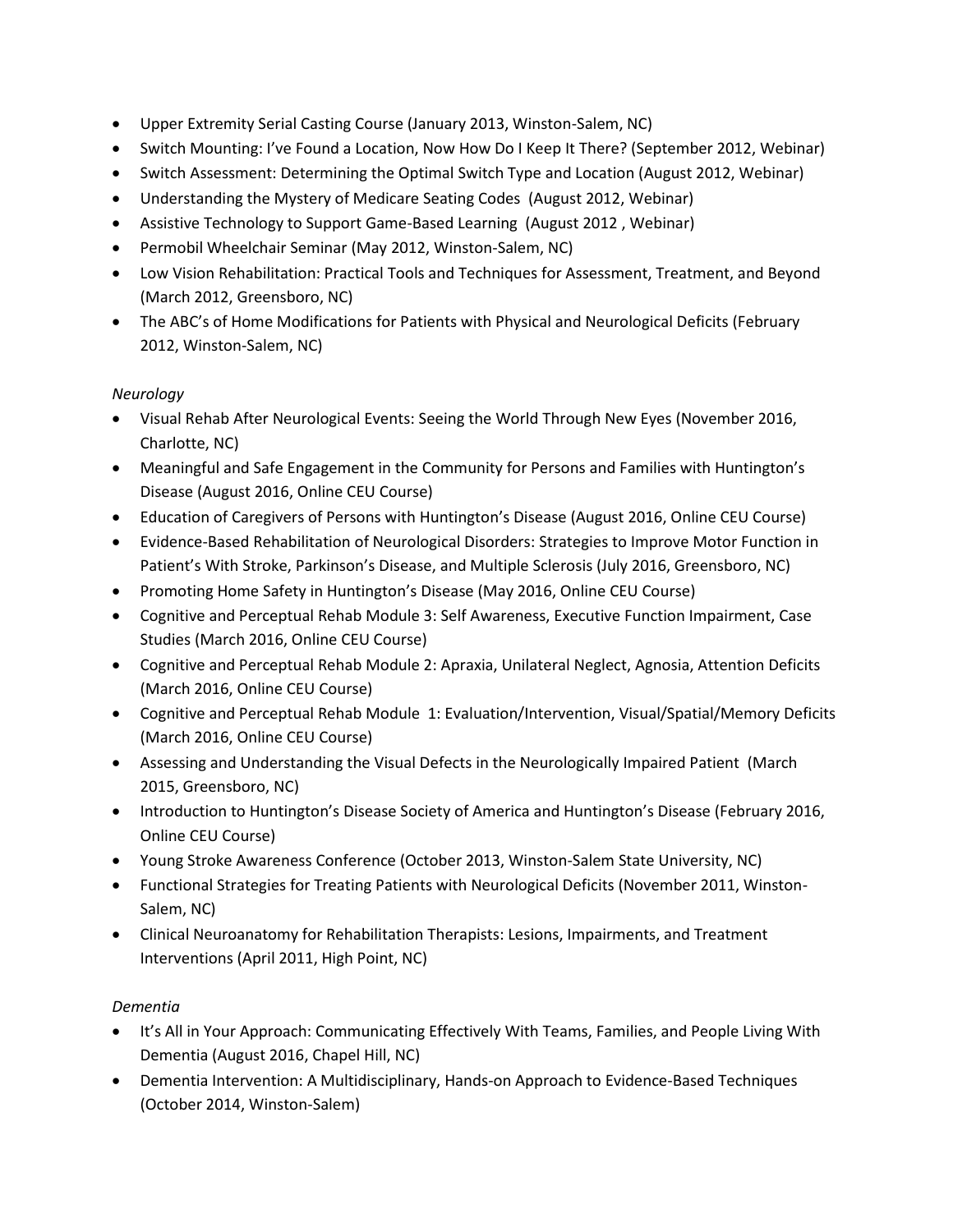- Functional Freedom Despite Dementia (July 2014, Winston-Salem, NC)
- Dementia Management: Strategies that Work! (December 2013, Eden, NC)
- Dementia Capable Care: Foundation Course (February 2012, Winston-Salem, NC)
- Building Bridges for Quality Dementia Care: Focusing on Patient and Caregiver (October 2011, Williamsburg, VA)
- A Better Understanding of Dementia: What Every Rehab Professional Should Know and Do for Clients Living With Dementia (October 2011, Asheboro, NC)
- 2011 American Occupational Therapy Association Cognition Conference (St. Louis, MO)

### *Classroom Instruction and Techniques*

- How Social Media is Used by Faculty in Transformative Ways (October 2015, Winston-Salem State University)
- Teaching Assistive Technology Online (October 2015, Webinar)
- HHS Multiple Chronic Conditions Education and Training Resources (August 2015, Webinar)
- AppState Summer FreeLearning Conference ( July 2015, Boone, NC)
- Bring Your Classroom A.L.I.V.E. (December 2014, Winston-Salem State University's PT Department)
- AppState Summer FreeLearning Conference ( July 2014, Boone, NC)
- Clinician At the Cross-Roads: Preparing Students for Clinical Decision Making that Integrates Evidence and Practice (October 2013, Webinar by Lippincott Williams & Wilkins)
- Effectively Implement Evidence-Based Active Learning Strategies (August 2013, Winston Salem State University Center for Excellence in Teaching & Learning Course)
- Flip Your Classroom (August 2013, Winston Salem State University Center for Excellence in Teaching & Learning Course)
- Active Learning: Addressing Bottlenecks to Student Success (July 2013, Winston Salem State University Center for Excellence in Teaching & Learning Course)
- AppState Summer FreeLearning Conference ( July 2013, Boone, NC)
- Numerous Center for Excellence in Teaching & Learning Courses at Winston Salem State University (January 2011-Present)
- AppState Summer FreeLearning Conference ( July 2012, Boone, NC)
- AppState Summer FreeLearning Conference (July 2011, Boone NC)
- NBCOT Item Writers Workshop (March 2011, Philadelphia, PA)
- Designing Graduate Courses Workshop ( June 2010, Fort Collins, CO)

#### *Advocacy*

- Health Literacy: Effective Client Communication and Education (September 2016, Online CEU Course)
- AOTA Hill Day & Advocacy 2014 Professional Learning Course (September 2014)

#### **Professional Affiliations**

- American Occupational Therapy Association (Fall 1999-Present)
- North Carolina Occupational Therapy Association (January 2011-Present)